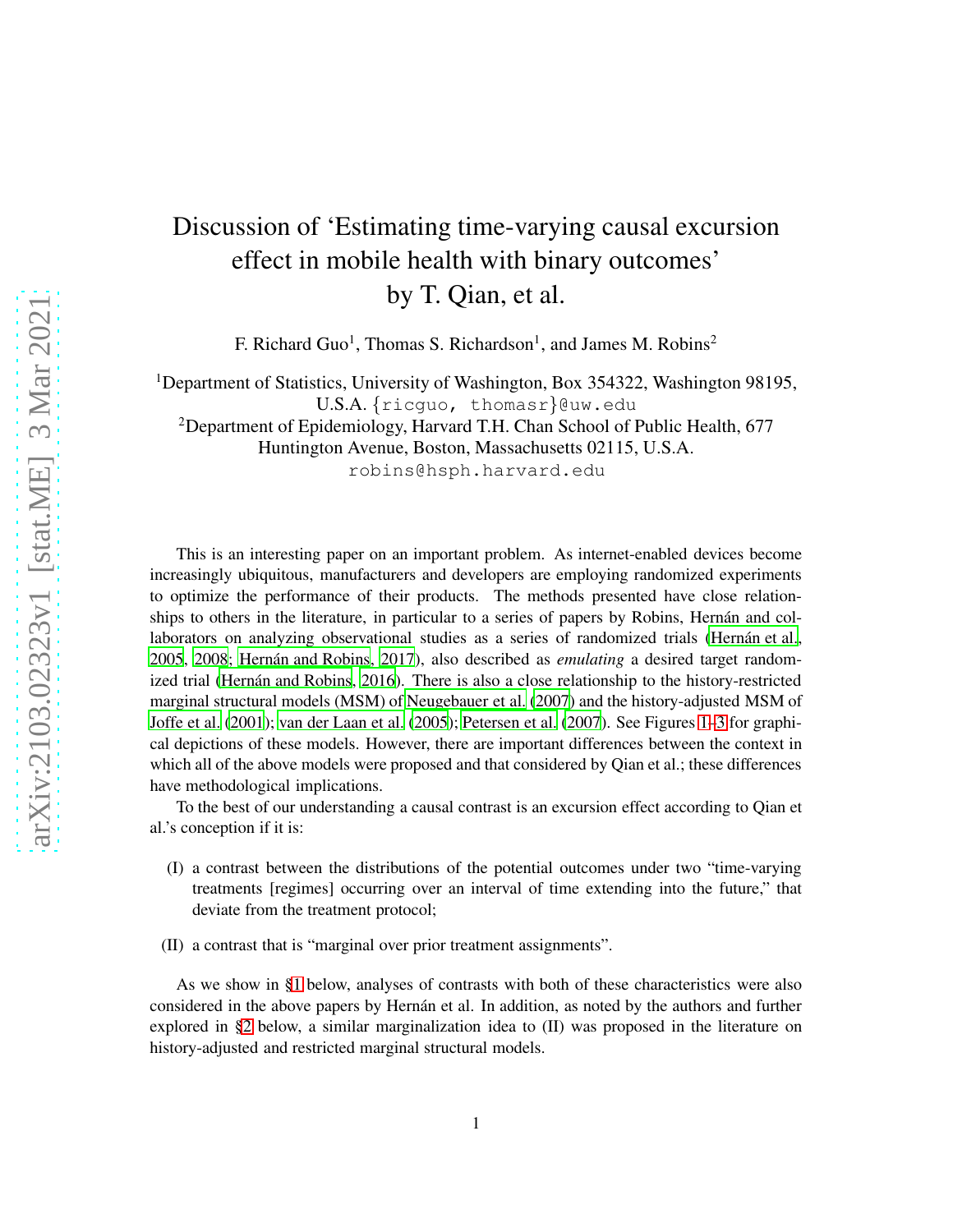# <span id="page-1-0"></span>1 Relation to 'Observational Studies Analyzed as Randomized Trials'

Although widely applied in the epidemiologic and medical literature, the analytic methods in the above papers of Hernán and Robins are less known to the statistical literature than alternative methods for analyzing causal effects of time-varying treatments such as doubly robust gestimation of structural nested models and inverse probability of treatment weighting and doublyrobust estimation of marginal structural models including the history restricted and adjusted versions. It is our hope that, by demonstrating the close correspondence between Qian's methodology for the analysis of sequential randomized experiments and Hernán and Robins's methodology for analyzing observational studies, this commentary will serve to enhance the understanding of their commonalities and stimulate further methodological research. To demonstrate this correspondence, we begin by reviewing the formal counterfactual framework for studying the causal effects of time-varying treatments [\(Robins, 1986](#page-11-1)). We will largely follow the development of Robins and Hernán (2009).

A sequentially randomized experiment (SRE) is a randomized experiment in which the treatment  $A_t$  at each successive times t is randomly assigned with known randomization probabilities  $p_t(H_t)$  that, by design, may depend on a subject's past treatment and covariate history  $H_t = (\overline{A}_{t-1}, \overline{X}_t)$  up to time t; such trials were referred to as *alternative designed RCTs* in [\(Robins, 1986\)](#page-11-1). The micro-randomized trial of [Qian et al. \(2021\)](#page-10-7) are thus SREs. Following Qian *et al.*, in a slight departure from the ordinary meaning of the protocol of a trial, we refer to the set of treatment probabilities  $\{p_t(H_t); t = 1, \ldots, T\}$  as the *protocol* of the SRE.

The identifying assumptions 1–3 of [Qian et al. \(2021](#page-10-7)), namely consistency, positivity, and sequential ignorability, will quite generally hold in a SRE. A key insight in [Robins](#page-11-1) [\(1986](#page-11-1)) was to recognize that the three identifying assumptions could hold in an observational study and when they did so, the observational study can be conceptualized as a sequentially randomized experiment (run by nature), except that the protocol probabilities  $p_t(H_t)$  are unknown and therefore must be estimated from the data. However, in an observational study the assumption of sequential ignorability is not guaranteed by design and is not subject to empirical verification. The best one can do is to use subject-matter knowledge in the hope of collecting data in  $X_t$  on sufficiently many potential time-dependent confounders to plausibly satisfy the identifying assumptions 1–3.

A *deterministic* treatment regime is a set of functions (rules)  $g = \{g_1(x_1), \ldots, g_T(\overline{x}_T, \overline{a}_{T-1})\}$ which specify treatment  $a_t$  at time t as a deterministic function  $g_t$  of the subject's past data  $h_t = (\overline{x}_t, \overline{a}_{t-1})$ . A *random* regime replaces the functions  $g_t$  by conditional densities specifying the distribution of  $A_t$  given  $X_t$ ,  $A_{t-1}$  under the regime. We call a regime *dynamic* if either  $g_t$  or the corresponding conditional distribution depends on  $X_t$ , and *non-dynamic* or *static* otherwise. Using this terminology an SRE is a dynamic random regime. We denote the potential outcomes under a regime q as  $O(q)$ . We note that in a medical context the optimal treatment strategy must be a dynamic regime whenever a drug treatment, such as a chemo-therapeutic agent, has serious associated toxicities; whenever a patient develops a severe toxicity such as a low white cell count, it is essential to temporarily discontinue the drug.

It follows from the above that a contrast between the distributions of  $O(g)$  and  $O(g')$  under regimes  $g$  and  $g'$  thus trivially corresponds to  $(I)$  in our understanding of an excursion effect. We now turn our attention to the estimation of excursion effects marginalized over prior treat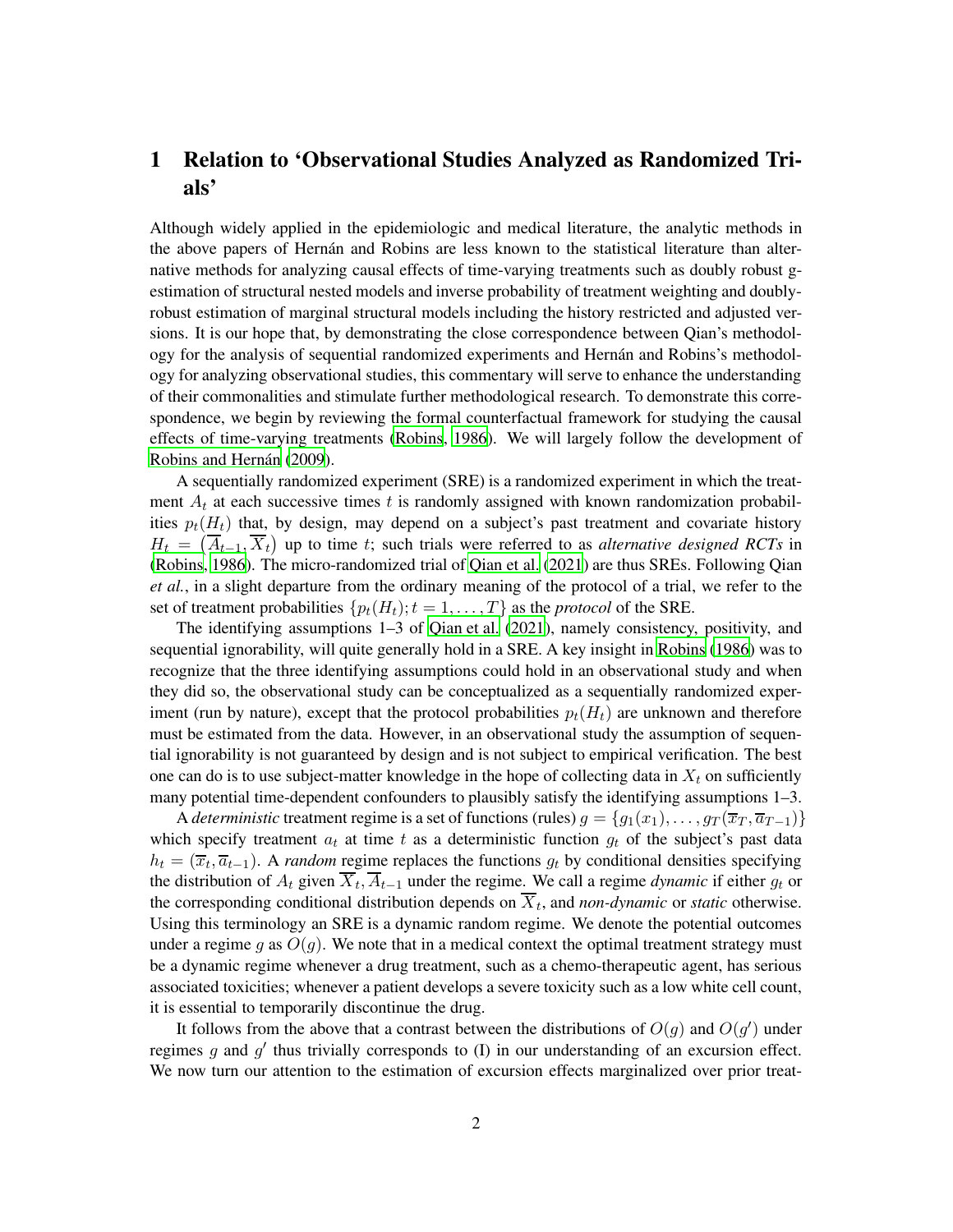ment assignments (II). We first review methods that use observational data to emulate a series of hypothetical randomized target trials as introduced in the aforementioned papers of Hern´an and Robins. A novel aspect of the emulation is that each subject in the observational data set is enrolled in all of the target trials for which she is eligible, instead of a single trial. It is this feature that underlies the correspondence between this methodology and that of Qian et al.

A *target trial* is a RCT one would like to conduct on HMO members but cannot due to ethical, financial and/or logistical reasons. As a specific example, we consider emulation of target trials designed to estimate the effect of post-menopausal hormone (PMH) therapy on the  $\Delta$ -year risk of breast cancer in post-menopausal women who are within 10 years of menopause at time of randomization, are members of a large HMO, such as Kaiser Permanente, and have not taken PMH for a year prior to enrollment. The time index  $t$  will denote years since January 1, 2000. We have available the observational data  $O = (X_0, A_0, \ldots, X_T, A_T, X_{T+1})$  on female HMO members contained in the HMO electronic medical records [EMR], where  $X_0$  includes all EMR data prior to time 0. We will show that it is possible to specify a target trial design such that the causal estimand as well as the identifying formula for and an estimator of this effect are formally identical to those described by [Qian et al.](#page-10-7) [\(2021](#page-10-7)). In order to specify the target trial design and outcome we define the following  $\{0, 1\}$  dichotomous variables:

 $A_t$ :  $A_t = 1$  if taking hormones at t,

- $D_t$ :  $D_t = 1$  if clinical breast cancer is diagnosed at or before t;
- $I_t^*$ :  $I_t^* = 0$  indicates treatment ineligibility at t. In our case, since PMHs are sometimes considered to be medically contraindicated in premenopausal women or women with history of deep vein thrombosis (DVT) or breast cancer, we have  $I_t^* = 0$  if DVT or breast cancer has occurred at or before  $t$  or if the woman is pre-menopausal;
- $I_t$ :  $I_t = 0$  indicates the subject is ineligible for a target trial with enrollment at t; in our case  $I_t = 0$  if and only if at least one of the following is true: the patient is treatment ineligible  $(I_t^* = 0)$ , the women is greater than 10 years from menopause, or the patient has been on PMH during the past year so that  $A_{t-1} = 1$ .

We begin by considering a single target trial in which trial eligible HMO members are enrolled and randomized on a specific calendar date  $t$  years from 1 January 2000. For the sake of concreteness we take  $t = 4$ . Consider a woman who is trial eligible at t so that  $I_t = 1$ . The trial outcome  $Y_{t,\Delta}$  is development of clinical breast cancer within  $\Delta$  years from randomization i.e.  $Y_{t,\Delta} = D_{t+\Delta}$ . She is randomized with probability 1/2 to the arm  $G = g^*$  or  $G = g'$ , where  $g^*$  and  $g'$  are the treatment regimes being compared in the target trial. As an example, since women are often prescribed PMH for one year, two natural regimes to compare would be  $g^* = (\overline{A}_{t-1}, 1, \overline{0}_{\Delta-1})$  corresponding to one year of PMH followed by  $\Delta-1$  years without, and  $g' = (\overline{A}_{t-1}, 0, \overline{0}_{\Delta-1})$ , corresponding to no PMH for the next  $\Delta$  years.

We take as our contrast the *t*-specific counterfactual blip function between the above regimes  $g^*$  and  $g'$  on the multiplicative scale:

<span id="page-2-0"></span>
$$
\beta_{t,\Delta}(S_t) = \log \frac{\mathbb{E}\{Y_{t,\Delta}(\overline{A}_{t-1}, 1, \overline{0}_{\Delta-1}) \mid S_t(\overline{A}_{t-1}), I_t(\overline{A}_{t-1}) = 1\}}{\mathbb{E}\{Y_{t,\Delta}(\overline{A}_{t-1}, 0, \overline{0}_{\Delta-1}) \mid S_t(\overline{A}_{t-1}), I_t(\overline{A}_{t-1}) = 1\}}.
$$
\n(1)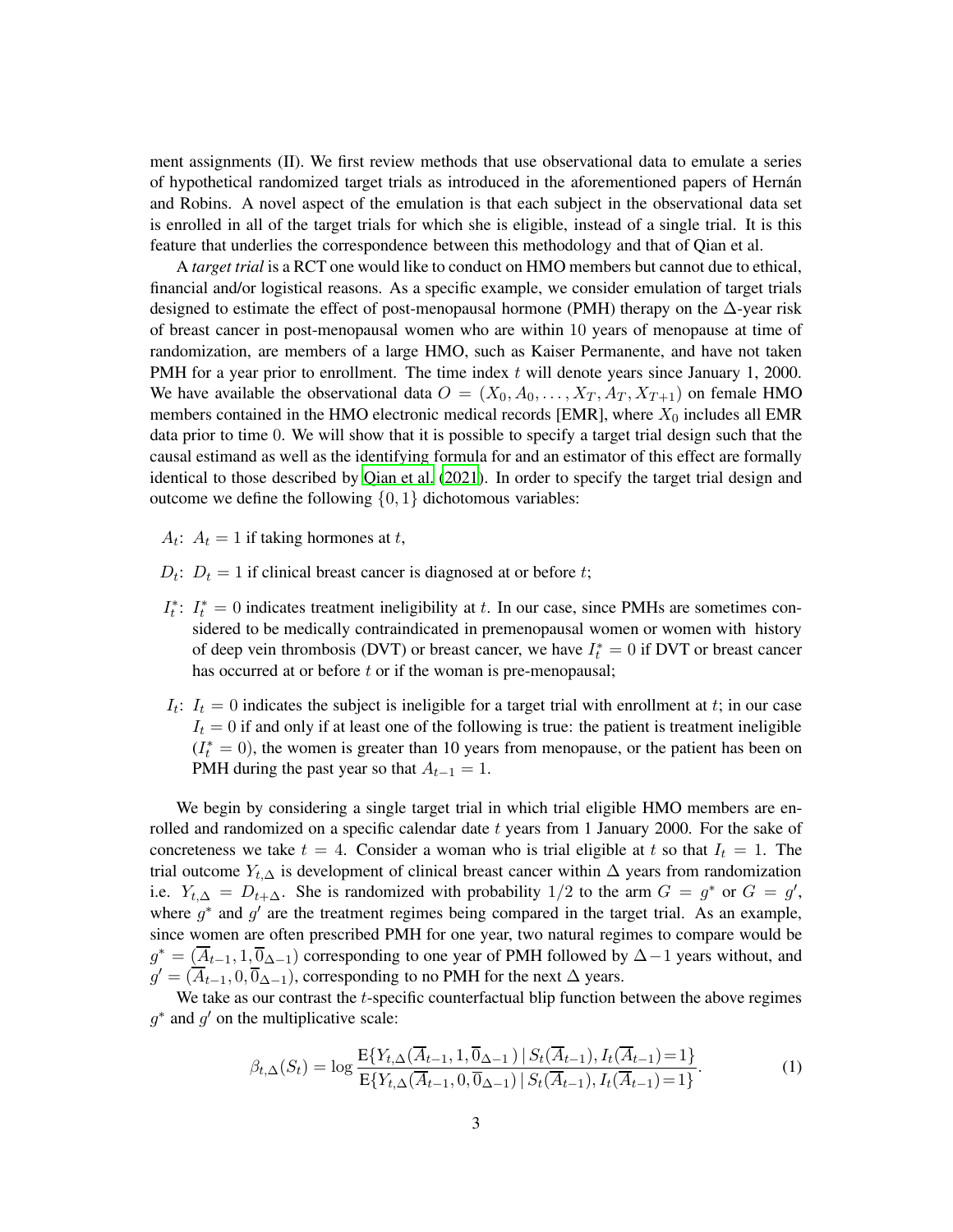<span id="page-3-0"></span>

Figure 1: A *marginal structural model* (a) specifies the expected counterfactual outcome for  $Y = Y_T$  under every static regime  $(a_1, \ldots, a_T)$  given baseline covariates indicated by the grey rectangle; A *structural nested mean model* (b) specifies contrasts for all times t giving the difference in expected counterfactual outcome from receiving a final blip of treatment at time  $t$ , given all treatment and covariates prior to t.

Here  $S_t(A_{t-1}) = S_t \subset H_t$  is a vector of covariates chosen by an investigator wishing to determine whether these covariates modify the effect of treatment on this scale. Note that the RHS of [\(1\)](#page-2-0) was written as  $\beta_M\{t, S_t(\overline{A}_{t-1})\}$  by [Qian et al.](#page-10-7) [\(2021](#page-10-7)); we write t and  $\Delta$  as subscripts because, to this point, we are considering t and  $\Delta$  fixed; see Figure [2\(](#page-4-1)a).

Contrast [\(1\)](#page-2-0) is an excursion effect in both sense (I) and (II) since it does not condition on all of  $H_t$ . Had we actually conducted this target trial, the contrast [\(1\)](#page-2-0) would then be identified from the target trial data  $(O, G)$  by

$$
\log \frac{E\{Y_{t,\Delta} | S_t, I_t = 1, G = g^*\}}{E\{Y_{t,\Delta} | S_t, I_t = 1, G = g'\}}.
$$

However, by definition, the variable  $G$  does not exist in the observational data  $O$  since there was no randomization at  $t = 4$ , or indeed, at any other time! Hence there is no particular reason to privilege  $t = 4$  rather than any other value of t. That is, for the particular choice of regimes g and g ′ above, the observational data can be used to emulate a *series* of T−∆+2 target trials with enrollment at  $t = 0, \ldots, T-\Delta+1$  and estimand  $\beta_{\Delta}(t, S_t)$ , where  $\Delta$  remains fixed. Each woman in the observational data is enrolled in each of  $T - \Delta + 2$  targets trials for which she satisfies the eligibility criteria  $I_t = 1$ .

Under the identifying assumptions 1–3 of [Qian et al. \(2021](#page-10-7)), the parameters  $\beta_{\Delta}(t, S_t)$  are identified from the observational data O. The identifying formula is formally the same as that given in Eq. (4) of Qian et al. It follows that if we imposed the parametric model of Qian et al. for  $\beta_{\Delta}(t, S_t)$  given by their Eq. (9) indexed by  $\beta$  and also their nuisance model indexed by  $\alpha$ then we could use the estimating function given by their Eq. (10), except, because we are in an observational study, we must estimate the unknown treatment probabilities  $p_i(h_i)$  from the data. If our estimates of  $p_t(h_t)$ ,  $t = 0, \ldots, T$ , are consistent then the estimator of  $(\beta, \alpha)$  given by Qian et al. Eq. (10) will be consistent.

However, because consistency of our estimators of  $p_t(h_t)$  cannot be assured, we would like to use a doubly robust estimator of  $\beta_{\Delta}(t, S_t)$ . The estimator of Qian et al. Eq. (10) is not doubly robust. This is due to the fact that in the final product of the expression in Eq. (11) for the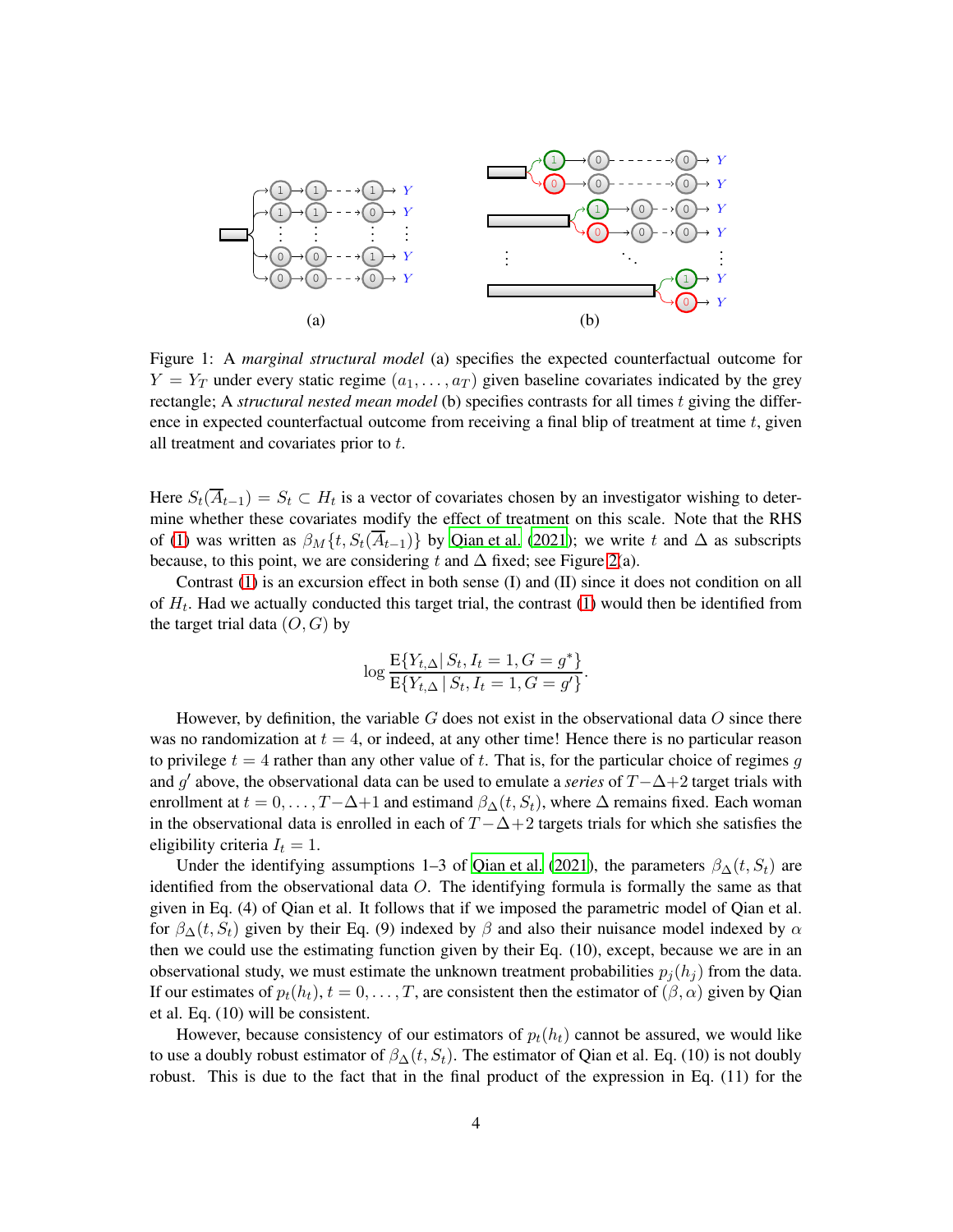<span id="page-4-1"></span>

Figure 2: (a) The Qian et al. excursion model consisting of contrasts for a final blip of treatment with a fixed time  $\Delta$  to outcome  $Y = Y_{t,\Delta}$ ; (b) The analysis of Hernán et al. (2005, [2008](#page-10-1)) estimates the full survival curve and hence models all possible trial durations ∆ to the outcome  $Y = Y_k$ ; see Eq. [\(5\)](#page-7-0); chosen estimands were contrasts between always receiving treatment versus never receiving treatment. Both models are conditioned on a history of a fixed length.

<span id="page-4-0"></span>

Figure 3: (a) A *history-restricted* marginal structural model consists of multiple marginal structural models for different endpoints, conditioned on a history of a fixed length. (b) A *historyadjusted* marginal structural model consists of multiple marginal structural models at different times for the same endpoint. History-adjusted models are over-parameterized and thus potentially may imply multiple contradictory estimates for the same counterfactual mean.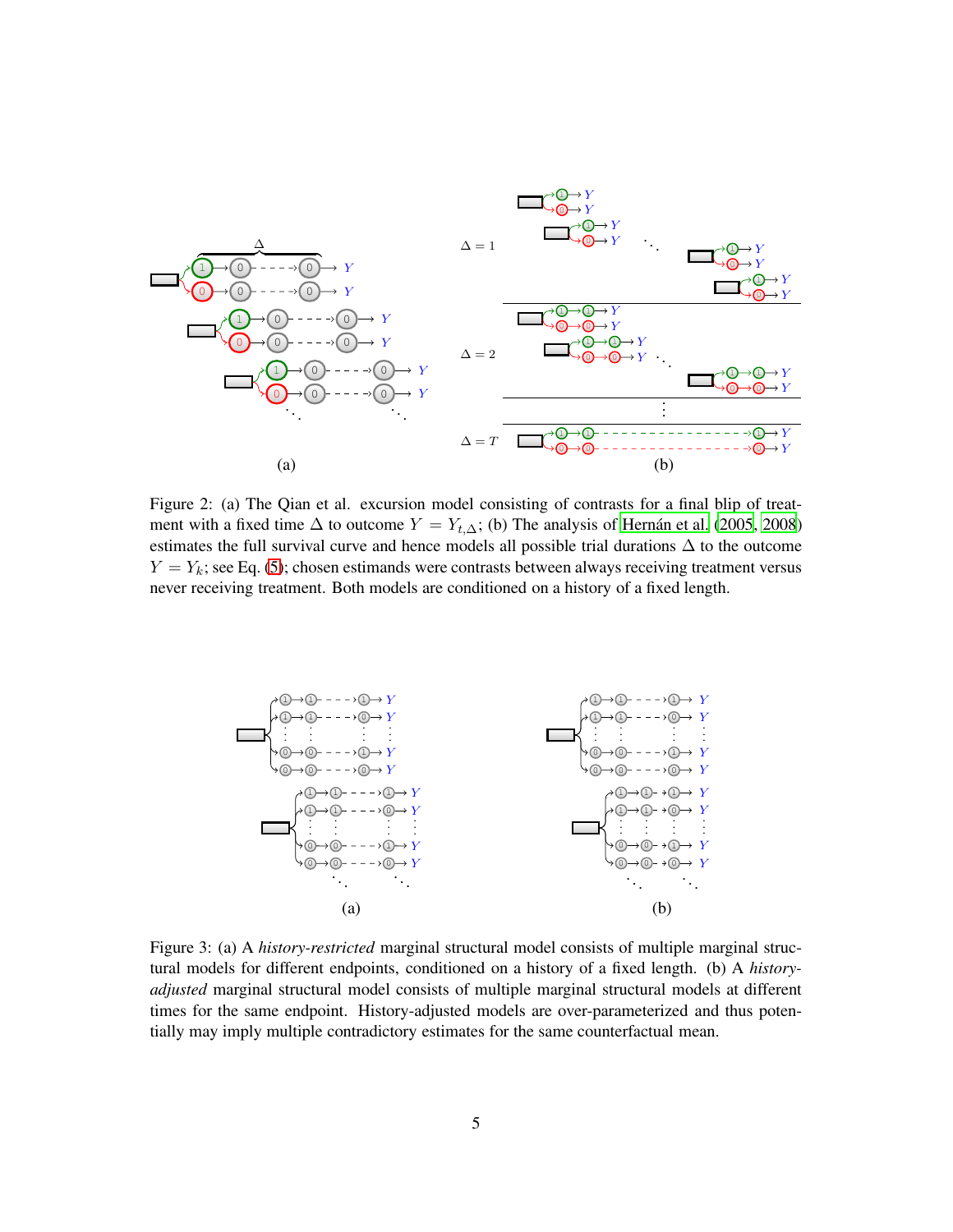weight  $J_t$ , the projection of the terms  $\mathbb{1}(A_j = 0) / \{1 - p_j(H_j)\}\$  from  $t + 1$  to  $t + \Delta - 1$  onto the scores for treatment have not been subtracted off. Even when, as in their case, the  $p_i(H_i)$ are known, subtracting off this projection would generally increase efficiency; see, for example, [Robins and Rotnitzky](#page-11-3) [\(1992](#page-11-3)); [Murphy et al. \(2001](#page-10-8)).

Qian et al. only considered the blip to zero contrasts [\(1\)](#page-2-0) between the counterfactual outcome  $Y_{t,\Delta}(\overline{A}_{t-1},1,\overline{0}_{\Delta-1})$  under the static regime  $g^* = (\overline{A}_{t-1},1,\overline{0}_{\Delta-1})$  and the outcome  $Y_{t,\Delta}(\overline{A}_{t-1},0,\overline{0}_{\Delta-1})$ under the static regime  $g' = (\overline{A}_{t-1}, 0, \overline{0}_{\Delta-1})$ , although they also note that their results can be extended to contrasts between other (identified) excursions.

To the best of our understanding, for Qian et al. the variables  $I_t$  and  $I_t^*$  are identical and therefore treatment is withheld when  $I_t = 0$ . In that case, as implicitly recognized by Qian et al., the two regimes occurring in [\(1\)](#page-2-0) are the only static regimes that are identified without further assumptions. This is because any other static regime  $\tilde{g}$  will have  $a_m = 1$  for some  $m > t$ . However, if  $I_m^* = I_m = 0$  with positive probability under  $\tilde{g}$  then the counterfactual outcome will not be identified since  $I_m = 0$  deterministically implies  $A_m = 0$  and thus positivity fails. Note that the blip excursion [\(1\)](#page-2-0) is only identifiable without further assumptions *because* there is "one-sided compliance", so that if  $I_m^* = 0$  for  $m > t$ , then they receive treatment  $A_m = 0$ . For further discussion of this point in a medical setting, see Hernán and Robins (2017).

### <span id="page-5-0"></span>2 Relation to Varieties of Marginal Structural Models

#### 2.1 History-Restricted Marginal Structural Models

As noted by Qian et al. the problem context is similar to that for which the history restricted marginal structural models (HR-MSMs) [\(Neugebauer et al.](#page-10-4), [2007](#page-10-4)) were developed. Here we show that, as Qian et al. suggest, these models can be viewed as identifying a large number of excursion effects. To avoid complexity (notational and otherwise) that obscures the central point we wish to make in this section, we shall assume that  $I_m^* = I_m = 1$  with probability 1 so that we can restrict the discussion to static regimes. A HR-MSM is a model for  $\mathbb{E}\{Y_{t,\Delta}(A_{t-1}, a_t, \ldots, a_{t+\Delta}) | S_t(A_{t-1}), I_t(A_{t-1}) = 1\}$  all  $t \in \{1, \ldots, T-\Delta+1\}$ , all  $(a_0, \ldots, a_T) \in$  ${0,1}^{T+1}$  and a single pre-specified  $\Delta$ ; see Figure [3\(](#page-4-0)a).

To see the connection with the model of Qian et al. consider a simple HR-MSM that is linear in cumulative exposure on a log scale with parameters  $(\alpha_t, \beta_t)$ :

<span id="page-5-1"></span>
$$
\log E\{Y_{t,\Delta}(\overline{A}_{t-1}, a_t, \dots, a_{t+\Delta}) \, | \, S_t, I_t = 1\} = b_{t,\Delta}(S_t; \alpha_t) + \beta_t \sum_{j=t}^{t+\Delta} a_j. \tag{2}
$$

The model [\(2\)](#page-5-1) satisfies

<span id="page-5-2"></span>
$$
\beta_{t,\Delta}(S_t) = \log \frac{\mathbb{E}\{Y_{t,\Delta}(\overline{A}_{t-1}, a_t, \dots, a_{t+\Delta}) \mid S_t(\overline{A}_{t-1}), I_t(\overline{A}_{t-1}) = 1\}}{\mathbb{E}\{Y_{t,\Delta}(\overline{A}_{t-1}, 0, \overline{0}_{\Delta-1}) \mid S_t(\overline{A}_{t-1}), I_t(\overline{A}_{t-1}) = 1\}} = \beta_t \sum_{j=t}^{t+\Delta} a_j.
$$
 (3)

The model [\(2\)](#page-5-1) satisfies (II) because the contrasts [\(3\)](#page-5-2) are marginal over prior treatment assignments. It also satisfies (I) in that it specifies, for *every* t and *every* value of  $S_t$  a contrast between each of the  $2^{\Delta} - 1$  regimes  $(a_t, \ldots, a_{t+\Delta})$  and  $\overline{0}_{\Delta}$ . As a consequence a parametric model such as [\(2\)](#page-5-1) is highly unlikely to be correctly specified except under the null.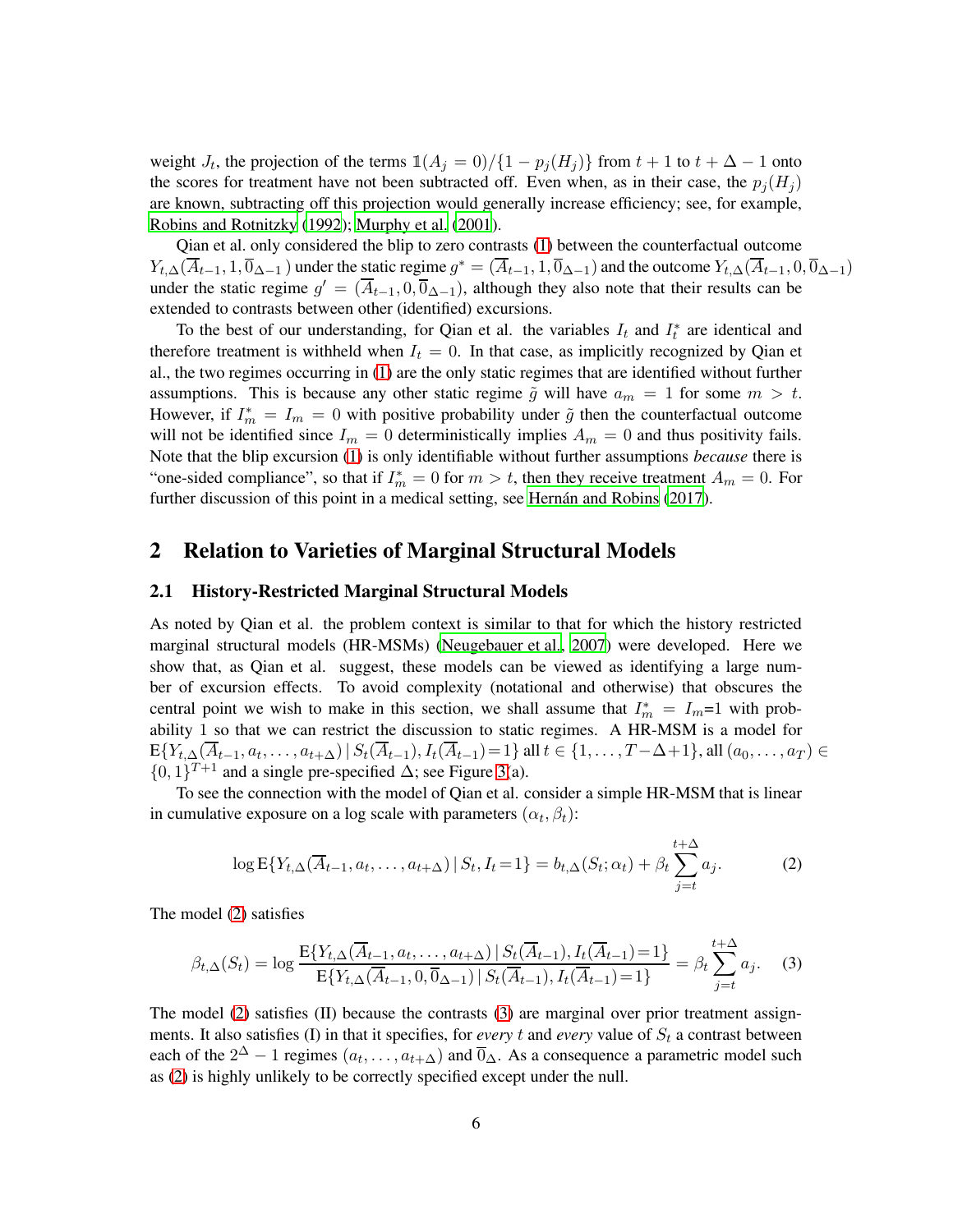An HR-MSM, such as [\(2\)](#page-5-1), that does not link the parameters for different times is simply a collection of ordinary marginal structural models that therefore can be fitted separately [\(Robins et al., 2007\)](#page-11-4). Of course, they become related if one chooses to impose stationarity assumptions, such as  $\beta_t = \beta$  for all t.

#### 2.2 History-Adjusted Marginal Structural Models

A *History-Adjusted Marginal Structural Model* [\(Joffe et al., 2001](#page-10-5); [van der Laan et al.](#page-11-0), [2005;](#page-11-0) [Petersen et al.,](#page-10-6) [2007](#page-10-6)) differs from a HR-MSM only in that, in the model definition the phrase a "single prespecified  $\Delta$ " is replaced by "all  $\Delta \in \{1, ..., T - t + 1\}$ ," see Figure [3\(](#page-4-0)b).

In contrast to history-restricted models, [Robins et al. \(2007](#page-11-4)) show in their appendix that in the case where the set  $S_t$  is the entire history  $H_t$  then the models may be over-parametrized and hence may be incoherent in the following sense: a given counterfactual mean may be expressed both as a function of one subset of the model parameters and as a different function of a second non-overlapping subset of parameters. As shown by Robins et al, this implies that one could fit a mis-specified history-adjusted model and produce two separate estimates of the mean of a particular counterfactual regime which differ in sign, with the difference between the estimates many standard errors from zero, hence rendering the analysis useless for decision-making.

In fact the same phenomena may arise when we only condition on  $S_t$ . Specifically, consider a distribution satisfying  $\beta_{m,\Delta}(H_m) = \beta_{m,\Delta}(S_t)$  for some t and all  $(m,\Delta)$  such that  $m \geq t$ and  $m + \Delta = k$  for some fixed k. Then the argument given in the appendix of [Robins et al.](#page-11-4) [\(2007\)](#page-11-4) goes through unchanged. Such a distribution will always exist because the parameters  $\beta_{m,\Delta}(H_m)$  are variation independent; see [§3](#page-6-0) below.

Prior to [Robins et al.](#page-11-4) [\(2007](#page-11-4)), the consequential distinction between HA-MSM and HR-MSM was not recognized; both models were referred to as HA-MSM in the literature. Robins et al. argued that the two models should be differentiated and proposed the definitions given above, although the moniker HR-MSM was coined by [Neugebauer et al.](#page-10-4) [\(2007](#page-10-4)). Readers should be aware that not all authors have adopted the model definitions given here.

## <span id="page-6-0"></span>3 Target Trials with Multiple Endpoints

In their published data analyses, Hernán et al. [\(2005](#page-10-0), [2008](#page-10-1)) took as the target trial a randomized controlled trial that compared the regime  $g^{con} = (\overline{A}_{t-1}, \overline{1}_{\Delta})$  corresponding to continuous treatment for the next  $\Delta$  years to the regime  $g' = (\overline{A}_{t-1}, \overline{0}_{\Delta})$ , corresponding to no treatment for the next ∆ years. The corresponding contrast on the log risk ratio between these regimes scale is thus

<span id="page-6-1"></span>
$$
\beta_{t,\Delta}^{con}(S_t) = \log \frac{E\{Y_{t,\Delta}(\overline{A}_{t-1}, 1, \overline{1}_{\Delta-1}) \mid S_t(\overline{A}_{t-1}), I_t(\overline{A}_{t-1}) = 1\}}{E\{Y_{t,\Delta}(\overline{A}_{t-1}, 0, \overline{0}_{\Delta-1}) \mid S_t(\overline{A}_{t-1}), I_t(\overline{A}_{t-1}) = 1\}}.
$$
(4)

They further assumed that  $I_m^* = 1$  w.p.1 at all times m, so that patients are always eligible to receive either treatment or control. Thus  $\beta_{t,\Delta}^{con}(S_t)$  is identifiable under sequential randomization. Substantively,  $Y_{t,\Delta}$  was the indicator of survival at  $t + \Delta$  and the authors wished to compare regime-specific survival curves. Thus, as in a HA-MSM, they were interested in estimating  $\beta^{cont}(t, \Delta, S_t) = \beta_{t, \Delta}^{cont}(S_t)$  for all  $t \in \{1, \ldots, T - \Delta + 1\}$  and  $\Delta \in \{1, \ldots, T - t + 1\}$ ; see Figure [2\(](#page-4-1)b).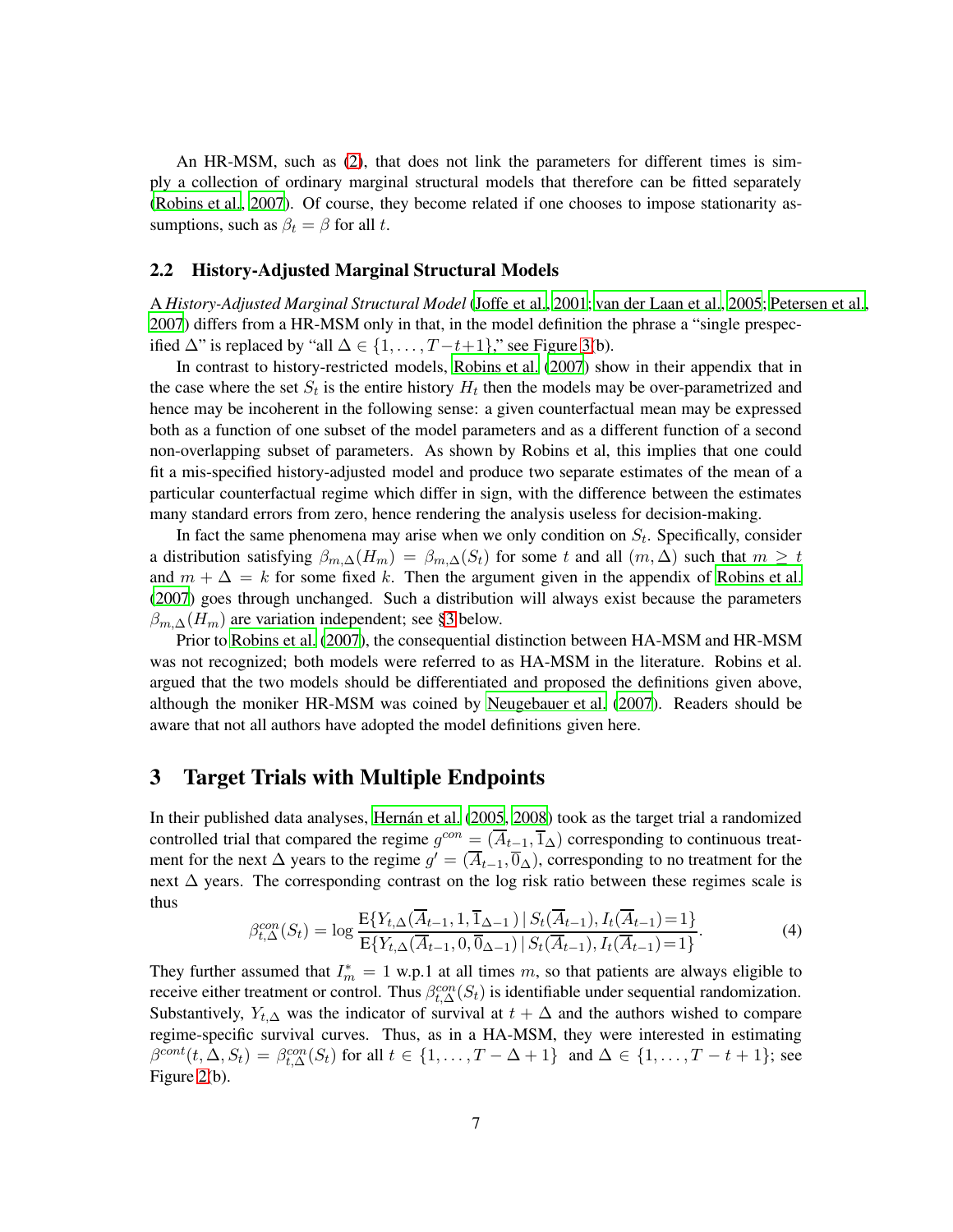This raises the question of whether problems with overparametrization and incoherence might occur as with a HA-MSM. In fact, we can also ask this question for the contrast  $\beta(t, \Delta, S_t) \equiv$  $\beta_{t,\Delta}(S_t)$  comparing  $(\overline{A}_{t-1}, 1, \overline{0}_{\Delta-1})$  with  $(\overline{A}_{t-1}, 0, \overline{0}_{\Delta-1})$  as earlier. We show that for both these contrasts incoherence does not occur. To see this, following [\(Robins](#page-11-5), [2004](#page-11-5)), we first consider the case where  $H_t = S_t$ . Then for any regime g, dynamic or static, we define the regime specific blip functions:

<span id="page-7-0"></span>
$$
\gamma_{t,k}^g(H_t) = \log \frac{E\{Y_k(\overline{A}_{t-1}, a_t = 1, \underline{g}_{t+1}) \mid H_t\}}{E\{Y_k(\overline{A}_{t-1}, a_t = 0, \underline{g}_{t+1}) \mid H_t\}}, \quad \text{for } t = 1, \dots, k; \tag{5}
$$

where we have reparametrized  $\{t, \Delta\}$  as  $(t, k)$  with  $k = t + \Delta, k \in \{2, \ldots, T\}$ ; the potential outcome  $Y_k(\cdot, \cdot, g_{t+1})$  indicates that regime g is followed from  $t + 1$  onwards. Further, if  $\gamma_{t,k}(H_t) = 0$  with probability 1 for all  $t = 1, \ldots, k$ , then under sequential randomization  $E{Y_k(A_{t-1}, \underline{\tilde{g}}_t) | H_t} = E{Y_k|H_t}$  with probability 1 for all t and identified regimes  $\tilde{g}$  [\(Robins,](#page-11-5) [2004](#page-11-5)), hence there is no causal effect of any regime, dynamic or static.

Consider the following two special cases:

- (1) The dynamic regime  $g_t(H_t, A_{t-1}) \equiv A_{t-1}$  for  $t > 1$ . In this case  $Y_k(A_{t-1}, a_t)$  $1, \underline{g}_{t+1}$  =  $Y_k(\overline{A}_{t-1}, \underline{1}_t)$ , while  $Y_k(\overline{A}_{t-1}, a_t = 0, \underline{g}_{t+1}) = Y_k(\overline{A}_{t-1}, \underline{0}_t)$ . Thus  $\gamma_{t,k}^g(H_t)$ corresponds to [\(4\)](#page-6-1).
- (2) The regime  $g_t(H_t, \overline{A}_{t-1}) = 0$ . Now  $Y_k(\overline{A}_{t-1}, a_t = 1, \underline{g}_{t+1}) = Y_k(\overline{A}_{t-1}, a_t = 1, \underline{0}_{t+1})$ and  $Y_k(\overline{A}_{t-1}, a_t = 0, \underline{g}_{t+1}) = Y_k(\overline{A}_{t-1}, a_t = 0, \underline{0}_{t+1})$ . In this case  $\gamma_{t,k}^g(H_t)$  corresponds to [\(1\)](#page-2-0) considered by Qian et al. with  $H_t = S_t$ .

[Robins \(2004\)](#page-11-5) and [Robins et al. \(2000,](#page-11-6) Theorem 8.5) proved that for any regime  $g$  with  $H_t = S_t$ , the set of multiplicative blip functions  $\{\gamma_{t,k}^g$ , for all  $t, k\}$  are variation independent provided each  $Y_k$  has support on  $[0, \infty)$ . The discussion of [Wang et al. \(2017\)](#page-11-7) generalizes this to the case where  $Y_k$  has support on  $\{0, 1\}$ . Thus, when  $H_t = S_t$  neither  $\beta(t, \Delta, S_t)$  nor  $\beta_{t,\Delta}^{con}(S_t)$ can be overparametrized or incoherent. We now argue the same is true in the general case with  $S_t \subset H_t$ . Consider the following equalities:

$$
\exp{\{\gamma_{t,k}^g(S_t)\}} \equiv \frac{E{\{Y_k(\overline{A}_{t-1}, a_t = 1, \underline{g}_{t+1}) | S_t\}}}{E{\{Y_k(\overline{A}_{t-1}, a_t = 0, \underline{g}_{t+1}) | S_t\}}}
$$
\n
$$
= \frac{\int E{\{Y_k(\overline{A}_{t-1}, a_t = 1, \underline{g}_{t+1}) | H_t, \} df(H_t | S_t\}}}{\int E{\{Y_k(\overline{A}_{t-1}, a_t = 0, \underline{g}_{t+1} | H_t)\} df(H_t | S_t\}}
$$
\n
$$
= \frac{\int \exp{\{\gamma_{t,k}^g(H_t)\}} E{\{Y_k(\overline{A}_{t-1}, a_t = 0, \underline{g}_{t+1}) | H_t\} df(H_t | S_t\}}}{\int E{\{Y_k(\overline{A}_{t-1}, a_t = 0, \underline{g}_{t+1}) | H_t\} df(H_t | S_t\}}.
$$

Hence  $\exp\{\gamma_{t,k}^g(S_t)\}\$ is a weighted average of  $\exp\{\gamma_{t,k}^g(H_t)\}\$ . Consequently because  $\exp\{\gamma_{t,k}^g(H_t)\}\$ are variation independent it follows that  $\exp{\{\gamma_{t,k}^g(S_t)\}}$  are also variation independent and thus coherent.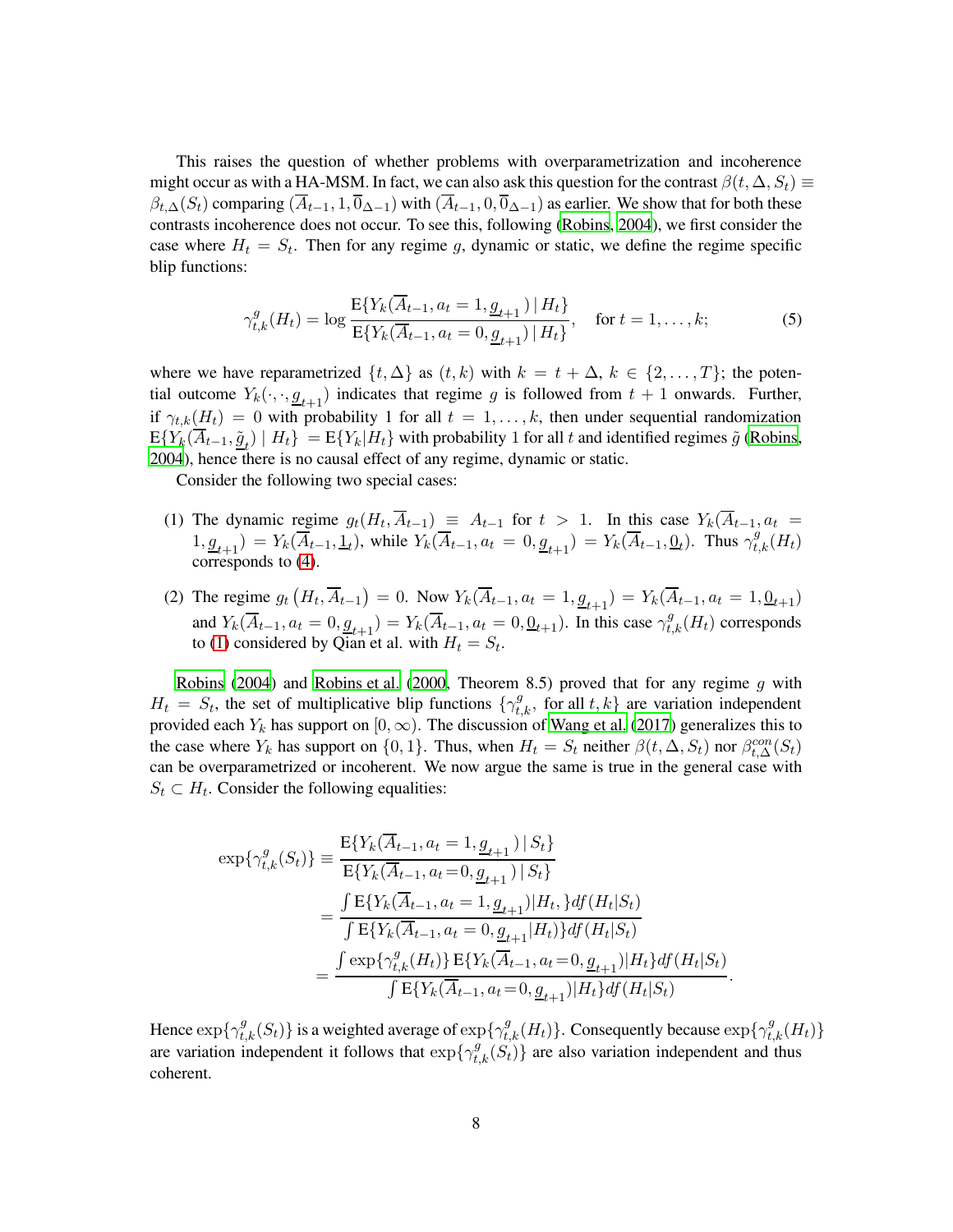<span id="page-8-0"></span>

Figure 4: (a) A causal DAG with three treatments, two outcomes and no confounding; (b) An elaboration of the induced the DAG induced by (a) on  $\{A_1, A_2, Y_2\}$ , U is unobserved.

## 4 Issues arising from the excursion effect depending on the design

The authors indicate that excursion effects should be interpreted in the context of the existing protocol. Here we illustrate via simple examples that changes in treatment assignment probabilities in the protocol can have a qualitative effect on both primary and secondary analyses.

Throughout these examples we suppose the availability indicators  $I_t$  are all one. Consider the data-generating process, corresponding to the first three nodes in the causal graph in Figure [4\(](#page-8-0)a).

Note that there is no confounding between the treatments  $A_1$ ,  $A_2$ ,  $A_3$  and the outcomes  $Y_2$ ,  $Y_3$ . We made this choice to emphasize that the above phenomena is a consequence of the interaction between the causal effects of the treatments  $A_{i-1}$  and  $A_i$  on  $Y_i$ , for  $i = 2, 3$ .

To see this consider the following data-generating process:

<span id="page-8-1"></span>
$$
Y_2(a_1, a_2) \sim \text{Bernoulli}\{\exp(-a_2 + 2a_1 \cdot a_2)/4\}.\tag{6}
$$

Suppose treatment is assigned independently at  $t = 1, 2$ , with  $pr(A_1 = 1) = pr(A_2 = 1)$ 1) =  $\theta$ . Consider the marginal excursion effect at  $t = 2$ , with  $\Delta = 1$  and  $S = \emptyset$ ,  $\beta_{t,\Delta} =$  $\log [E\{Y_2(a_2 = 1)\} / E\{Y_2(a_2 = 0)\}]$ . By a simple calculation:

$$
E{Y2(a2 = 1)} = \sum_{a_1 \in \{0,1\}} E{Y2(a1, a2 = 1) | A1 = a1} pr(A1 = a1)}
$$
  
= 
$$
\sum_{a_1 \in \{0,1\}} E(Y_2 | A_1 = a_1, A_2 = 1) pr(A_1 = a_1)
$$
  
= 
$$
\{(1 - \theta)/e + \theta e\}/4;
$$

similarly  $E{Y_2(a_2 = 0)} = 1/4$ . Hence:

$$
\beta_{t,\Delta} = \log \left[ \frac{E\{Y_2(a_2 = 1)\}}{E\{Y_2(a_2 = 0)\}} \right] = \log \{(1 - \theta)/e + \theta e\}.
$$

Hence  $\beta_{t,\Delta}$  is negative if  $\theta < 1/(1+e)$ , zero if  $\theta = 1/(1+e)$  and positive if  $\theta > 1/(1+e)$ .

Consequently, the meaning of the excursion effect is entirely dependent on the *prior* protocol, here the randomization probability for  $A_1$ , that was in place *before* the contrasted excursions commenced at  $t = 2$ . We take it that this is the sense in which, as the authors say, excursion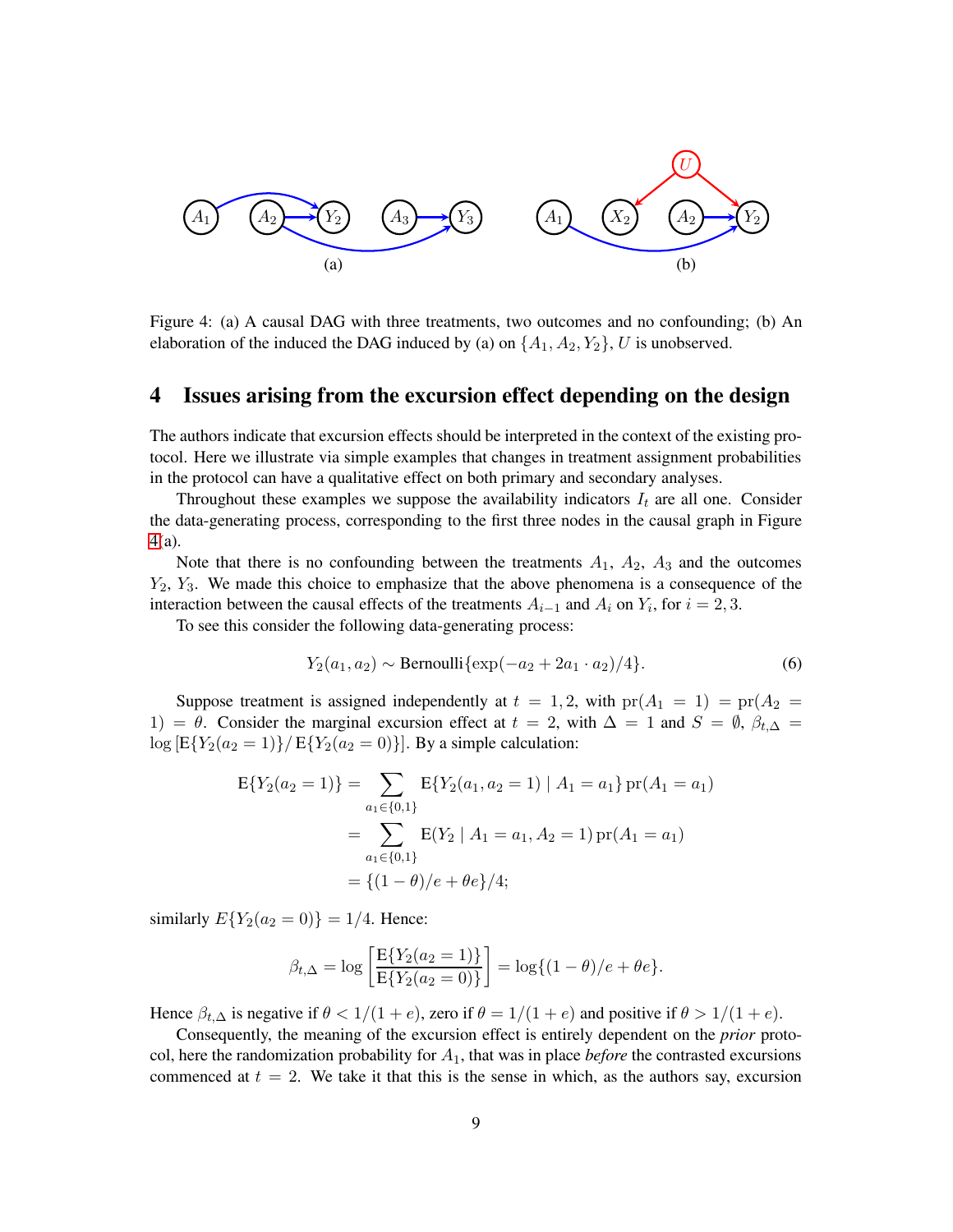effects 'can be interpreted as contrasts between *excursions from* the treatment protocol' (emphasis added). In fact, this example suggests that in certain cases, including 'primary' analyses with  $S_t = \emptyset$ , it is *only* possible to interpret these effects in the context of the prior design.

Note that if instead we condition on the whole past, here  $A_1$ , as in a structural nested model, we obtain the following contrast:

$$
\beta_{t,\Delta}(a_1) = \log \left[ \frac{\mathbb{E}\{Y_2(a_1, a_2 = 1)\}}{\mathbb{E}\{Y_2(a_1, a_2 = 0)\}} \right] = -1 + 2a_1,
$$

which is not a function of the randomization probabilities.

The dependence on the design also applies to secondary analyses of effect modifiers, including those that are independent of treatment. To see this, consider the causal graph shown in Figure [4\(](#page-8-0)b), which can be seen as an elaboration, including an additional covariate  $X_2$ , of the induced sub-graph of the DAG in Figure [4\(](#page-8-0)b) over  $\{A_1, A_2, Y_2\}$ . Further, suppose the variables are generated by the following mechanism

$$
Y_2(0,0), Y_2(1,0) \sim_{\text{iid}} \text{Bernoulli}\{1/4\},
$$
  
\n
$$
Y_2(0,1) | X_2 \sim \text{Bernoulli}\{1/(1 + \exp(\alpha_0 - X_2)\},
$$
  
\n
$$
Y_2(1,1) | X_2 \sim \text{Bernoulli}\{1/(1 + \exp(\alpha_1 + X_2)\},
$$

where  $\alpha_0 = 2.666$ ,  $\alpha_1 = -0.905$  and that  $X_2 \sim N(0, 1)$ . This specification is such that  $E{Y_2(a_1, a_2)}$  is still given by [\(6\)](#page-8-1). For  $a_1 \in \{0, 1\}$  it holds that

<span id="page-9-0"></span>
$$
E\{Y_2(a_1, 1) | X_2\} = \frac{a_1}{1 + \exp(\alpha_1 + X_2)} + \frac{1 - a_1}{1 + \exp(\alpha_0 - X_2)}.
$$

Now consider the excursion effect with  $S_t = X_2$  as the summary of  $H_t$ :

$$
\beta_{t,\Delta}(X_2) = \log \frac{E\{Y(A_1, 1) \mid X_2\}}{E\{Y(A_1, 0) \mid X_2\}} \n= \log \{\theta/(1 + e^{\alpha_1 + X_2}) + (1 - \theta)/(1 + e^{\alpha_0 - X_2})\} + \log 4.
$$
\n(7)

We see from [\(7\)](#page-9-0) that  $\beta_{t,\Delta}(X_2)$  is an increasing function of  $X_2$  for  $\theta$  close to 0, while for  $\theta$ close to 1 it is decreasing. Consequently, in this example, the qualitative conclusions from the secondary analysis will also depend on the randomization probability  $\theta$ .

#### 4.1 Can excursion effects be used to modify the protocol?

The authors say that owing to the dependence of the excursion effect on the design this measure "informs how the current treatment protocol might be improved via moderation analysis on how these causal effects differ by individual contexts." However, it is unclear how this would work in practice.

Consider, for example, the marginal parameter  $\beta_M$  giving the causal effect of  $A_2$  on  $Y_2$  in the data generating process given by treatment [\(6\)](#page-8-1). Suppose that the intention of treatment in this setting is to reduce the occurrence of  $Y = 1$ , so that negative values of  $\beta_M$  indicate that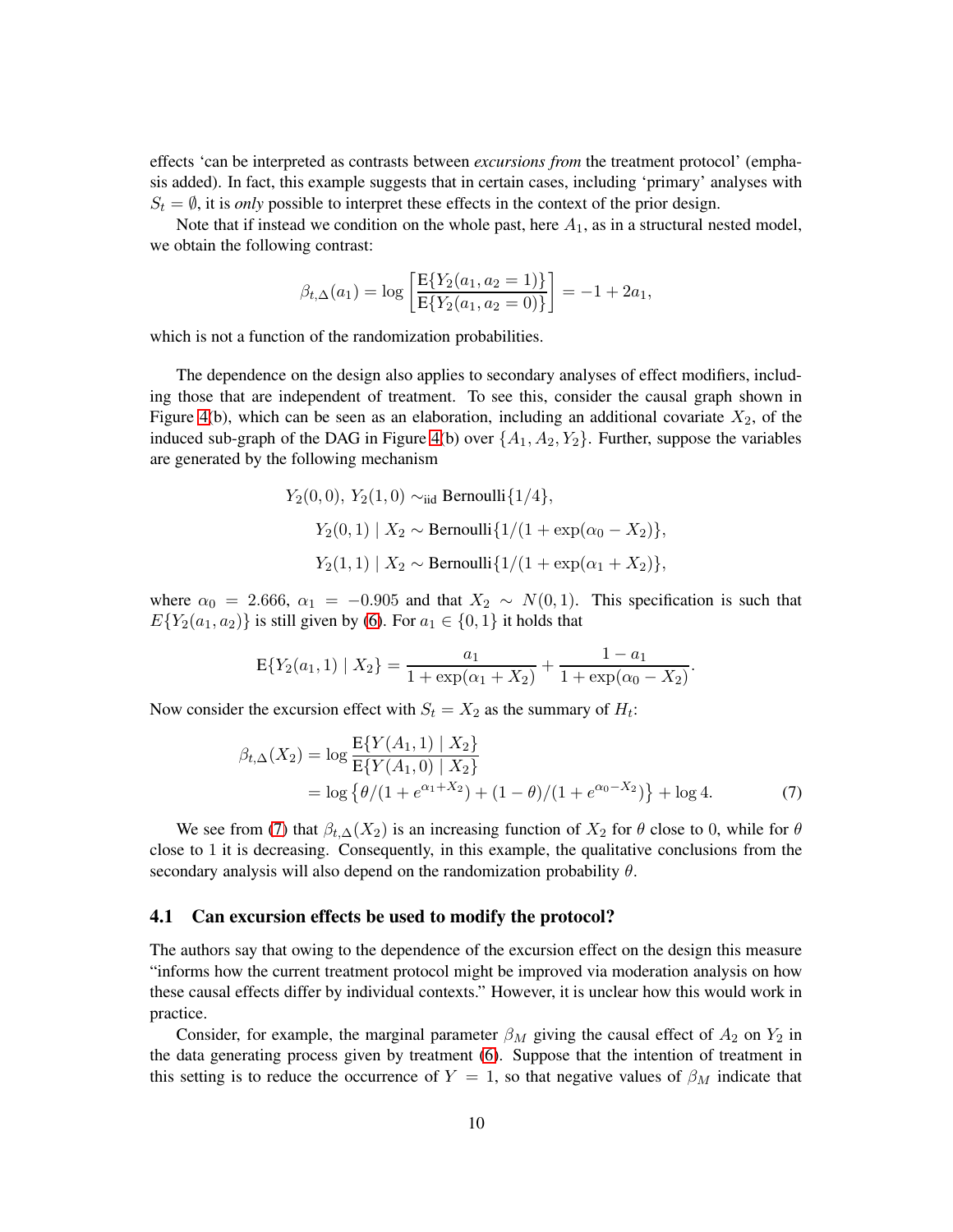the treatment is working as intended. Further suppose that at first, while piloting the treatment, the experimenters use a small value of  $\theta$ , so  $\theta < 1/(1 + e)$ . As shown above, this will lead to a negative value of  $\beta_M$ . Buoyed by this news, the experimenters will likely then increase the assignment probability so that  $\theta > 1/(1+e)$ . However, if they continue to monitor  $\beta_M$  they will then find that  $\beta_M$  is positive, indicating that the treatment is not working ...

It is also true that the excursion effects obtained from analyses of observational studies as a series of randomized trials by Hernán and Robins will also depend on the 'protocol', but in their setting the 'randomization probabilities' are chosen by nature and are not subject to control by the experimenters, so the above is not an issue as there is only one design.

#### Acknowledgments

This research was supported by the U.S. Office of Naval Research by grant N00014-19-1-2446.

## References

- <span id="page-10-1"></span>Hernán, M. A., Alonso, A., Logan, R., Grodstein, F., Michels, K. B., Stampfer, M. J., Willett, W. C., Manson, J. E., and Robins, J. M. (2008). Observational studies analyzed like randomized experiments: an application to postmenopausal hormone therapy and coronary heart disease. *Epidemiology*, 19(6):766.
- <span id="page-10-3"></span>Hernán, M. A. and Robins, J. M. (2016). Using Big Data to Emulate a Target Trial When a Randomized Trial Is Not Available. *American Journal of Epidemiology*, 183(8):758–764.
- <span id="page-10-2"></span>Hernán, M. A. and Robins, J. M. (2017). Per-Protocol Analyses of Pragmatic Trials. *New England J. Med.*, 377(14):1391–1398.
- <span id="page-10-0"></span>Hernán, M. A., Robins, J. M., and Rodríguez, L. A. G. (2005). Discussion on 'Statistical Issues Arising in the Women's Health Initiative'. *Biometrics*, 61(4):922–930.
- <span id="page-10-5"></span>Joffe, M., Santanna, J., and Feldman, H. (2001). Partially marginal structural models for causal inference. (abstract). *American journal of epidemiology*, 153(11):S261.
- <span id="page-10-8"></span>Murphy, S. A., van der Laan, M. J., and Robins, J. M. (2001). Marginal Mean Models for Dynamic Regimes. *J Am Stat Assoc*, 96(456):1410–1423.
- <span id="page-10-4"></span>Neugebauer, R., van der Laan, M. J., Joffe, M. M., and Tager, I. B. (2007). Causal inference in longitudinal studies with history-restricted marginal structural models. *Electron. J. Statist.*, 1:119–154.
- <span id="page-10-6"></span>Petersen, M. L., Deeks, S. G., Martin, J. N., and van der Laan, M. J. (2007). History-adjusted Marginal Structural Models for Estimating Time-varying Effect Modification. *American Journal of Epidemiology*, 166(9):985–993.
- <span id="page-10-7"></span>Qian, T., Yoo, H., Klasnja, P., Almirall, D., and Murphy, S. A. (2021). Estimating time-varying causal excursion effect in mobile health with binary outcomes. *Biometrika*.